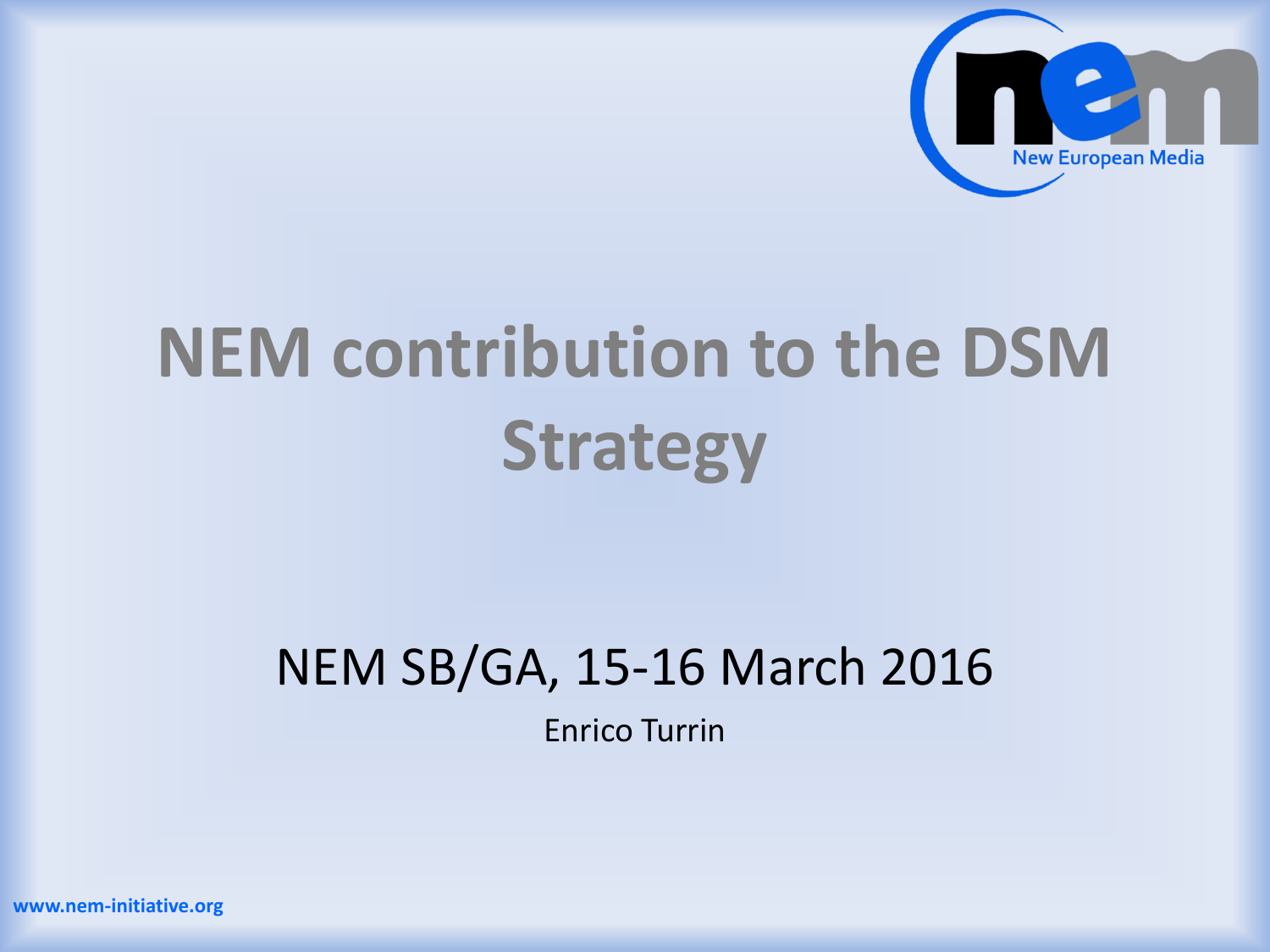### **The DSM Strategy**



- Published by the European Commission in May 2015
- "Bringing down barriers to unlock online opportunities"
- 3 policy areas ("pillars")
	- Better online access to digital goods and services
	- An environment where digital networks and services can prosper
	- Digital as a driver for growth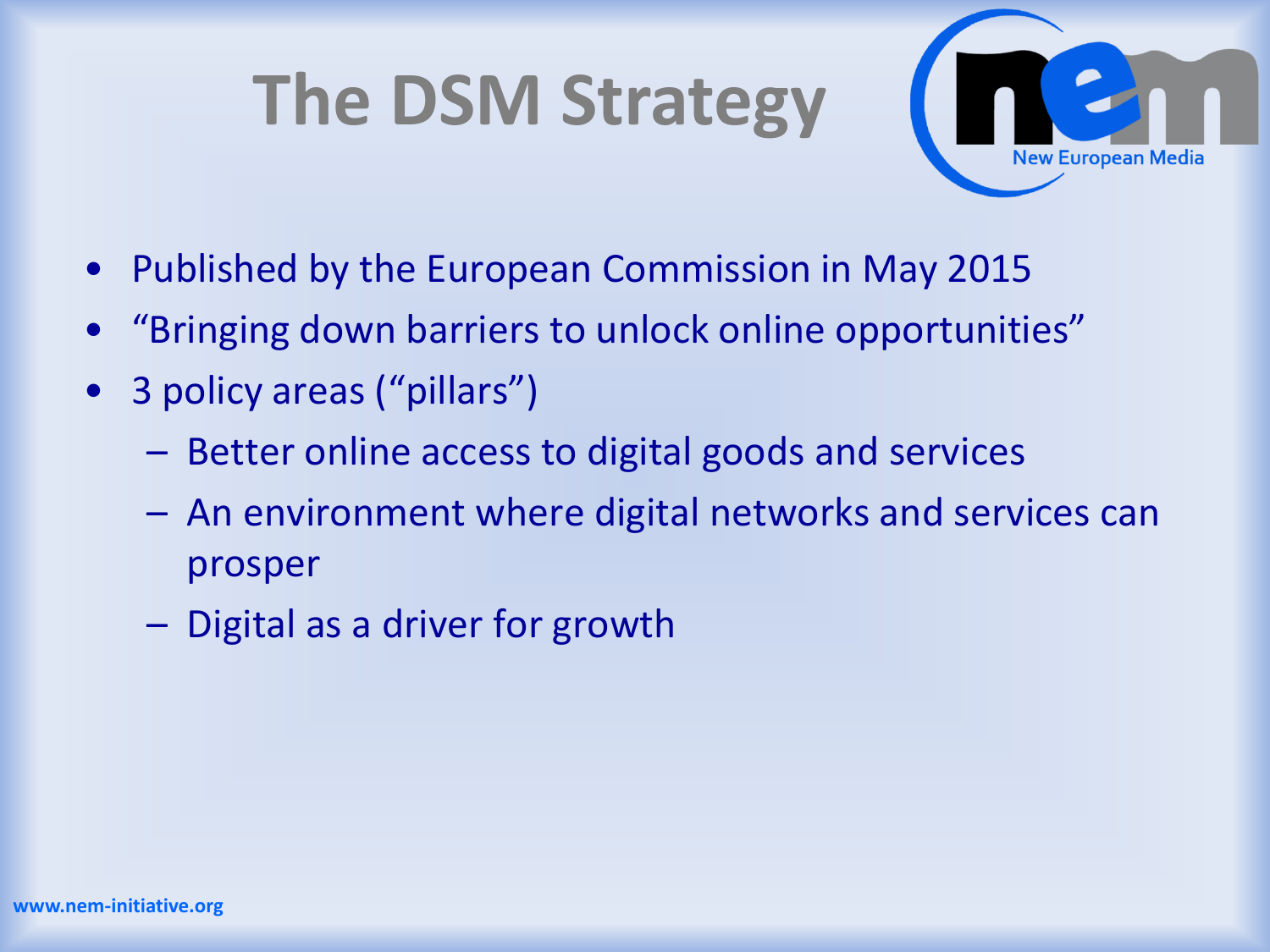## **NEM and the DSM**



- Better online access to digital goods and services
	- $\checkmark$  Content production, personalisation, recommendation, distribution
	- $\checkmark$  Content consumption: rights and rights information management, user interaction, visualisation end points, media convergence, improved transaction (payment) systems, automated translation, enhanced accessibility features
- An environment where digital networks and services can prosper
	- $\checkmark$  Ultra-broadband, data infrastructure, cloud computing; high-speed delivery networks
- Digital as a driver for growth
	- Digitalisation of CCIs, content as a driver
	- $\checkmark$  Digital education, skills
	- $\checkmark$  Standardisation, interoperability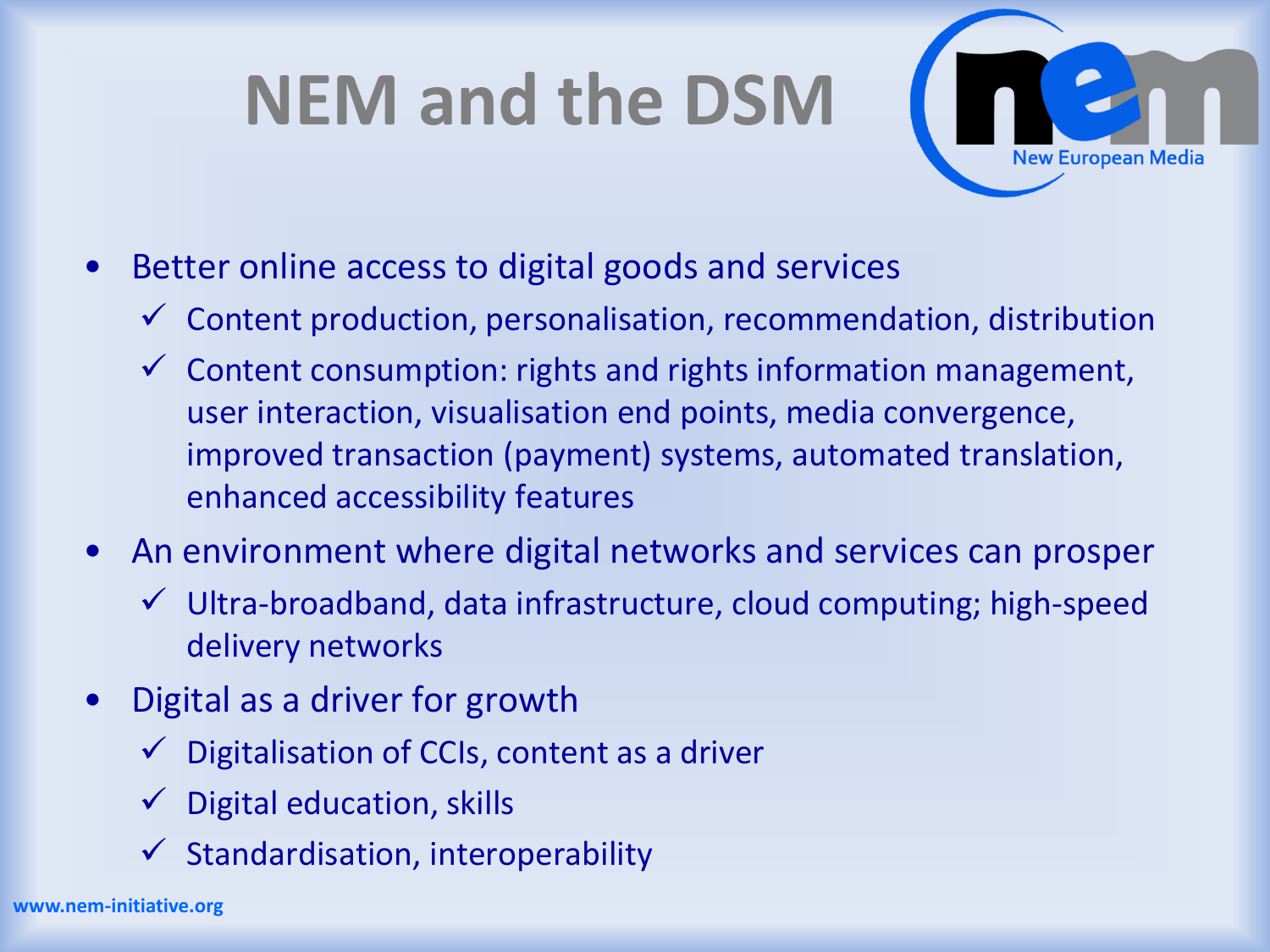#### **NEM and the DSM**



- NEM's added value
	- $\checkmark$  Contribution to R&I activities (SRIA, position papers)
- Bringing down barriers to cross-border e-commerce
	- $\checkmark$  Consumer trust and confidence
	- $\checkmark$  Secure and efficient payment systems (also mobile)
	- $\checkmark$  Efficient rights and rights information management
	- $\checkmark$  Access and connectivity
- Infrastructure
	- $\checkmark$  Immersive and Interactive Content PPP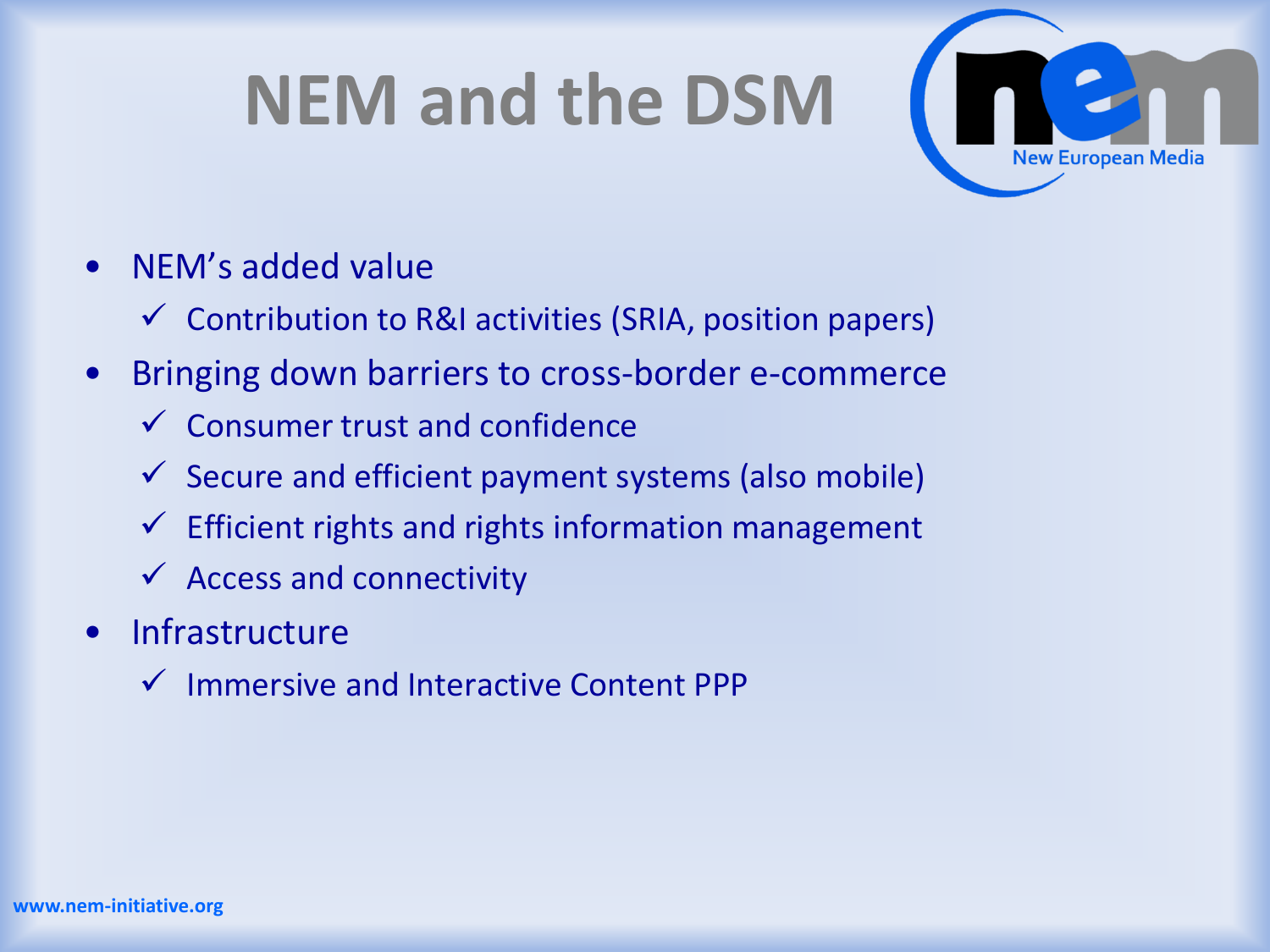### **NEM and the DSM**



#### • Policy areas

- $\checkmark$  Consumer protection
- $\checkmark$  Data protection
- $\checkmark$  Media regulation (AVMS, etc.)
- $\checkmark$  Copyright (portability, etc.)
- E-commerce
- $NEM$  open questions
	- $\checkmark$  What role for the NEM members?
	- $\checkmark$  What impact on the NEM members?